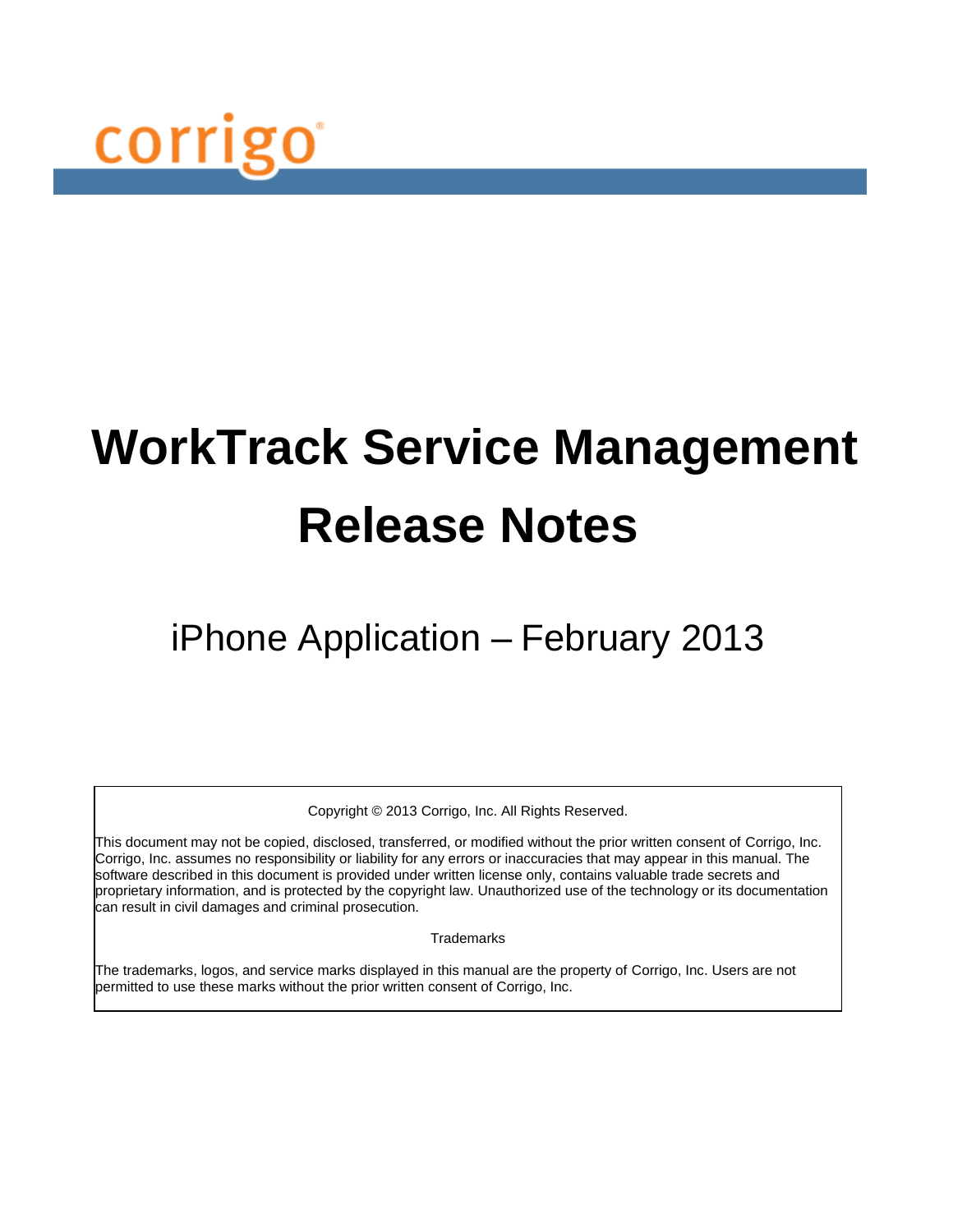## **Table of Contents**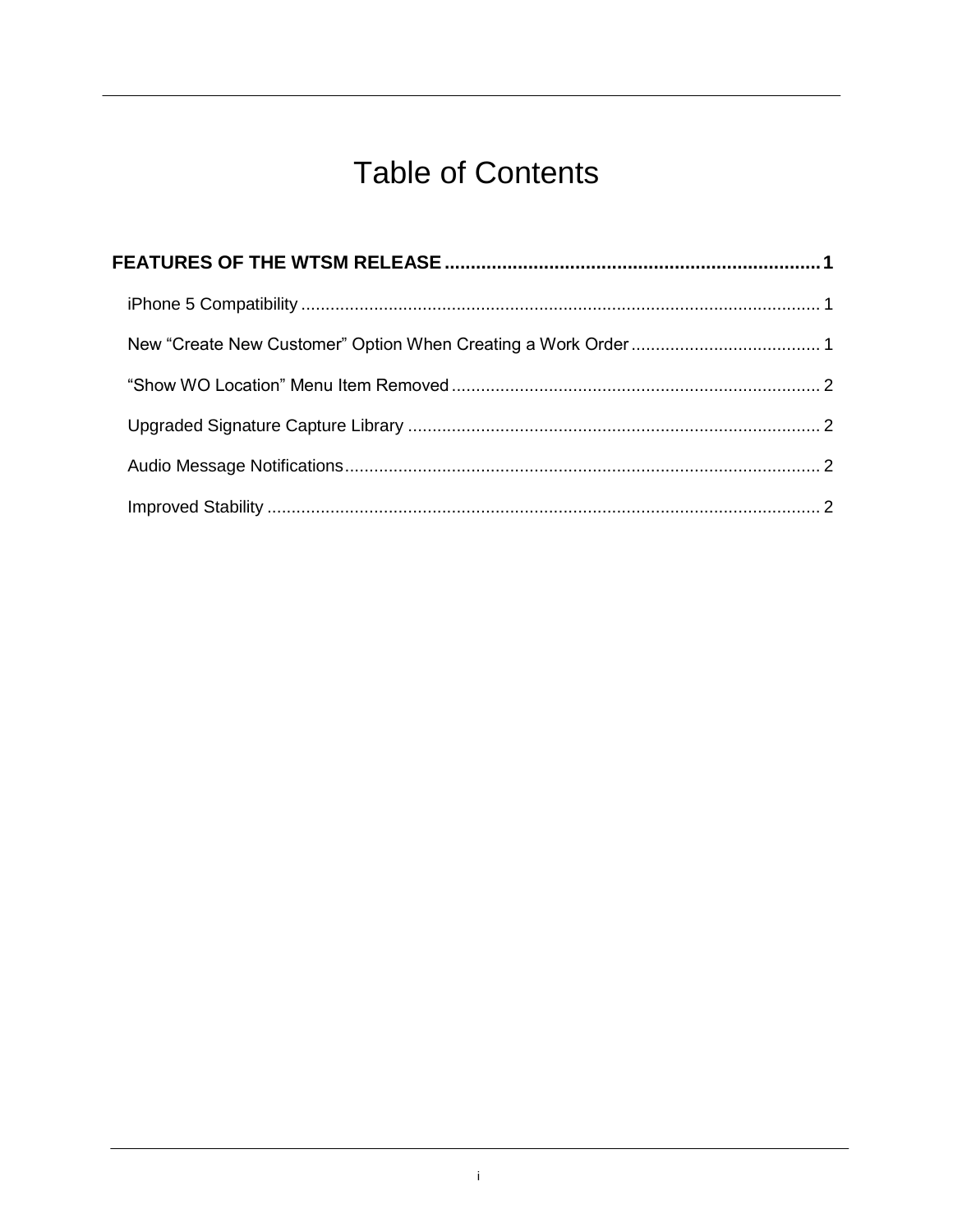### <span id="page-2-0"></span>**Features of the WTSM Release**

#### <span id="page-2-1"></span>**iPhone 5 Compatibility**

The iPhone 5 has a taller screen than previous versions of the iPhone. With the current app, "letterboxing" is used on the iPhone 5 to reduce the effective screen size to that of the iPhone 4s and earlier. So even if an app has not been updated for iPhone 5, automatic letterboxing lets you use it as you always have. The latest version of the CorrigoNet Mobile Technician app has been updated to use the full length of the iPhone 5 screen.

#### <span id="page-2-2"></span>**New "Create New Customer" Option When Creating a Work Order**

When users create a new work order, they now have the option of creating a new customer for that work order. While on the Customer Search screen within the Create Work Order flow, the user can click the menu button at the bottom of the screen and select the Create New Customer button that appears.

| a Verizon マ                       |  |  |  |  |  |  |  |  |
|-----------------------------------|--|--|--|--|--|--|--|--|
| Default Service Team              |  |  |  |  |  |  |  |  |
| My Work<br>Customer Sea<br>Search |  |  |  |  |  |  |  |  |
| <b>Pattern</b>                    |  |  |  |  |  |  |  |  |
| <b>Search By</b>                  |  |  |  |  |  |  |  |  |
| Customer                          |  |  |  |  |  |  |  |  |
| <b>Contact Name</b>               |  |  |  |  |  |  |  |  |
| <b>Site</b>                       |  |  |  |  |  |  |  |  |
| <b>Phone Number</b>               |  |  |  |  |  |  |  |  |
|                                   |  |  |  |  |  |  |  |  |
| <b>Create New Customer</b>        |  |  |  |  |  |  |  |  |
| Cancel                            |  |  |  |  |  |  |  |  |

If the user choose to create a *Residential* customer, they are prompted to enter a first and last name for the new customer along with a phone number. If they opt to create a *Commercial* customer, they are required to provide a name for the business as well as the first and last name and phone number of a contact at the business.

Regardless of the type of customer created, the user must also provide site details, including, if relevant, the work zone and service package they want to associate with the customer.